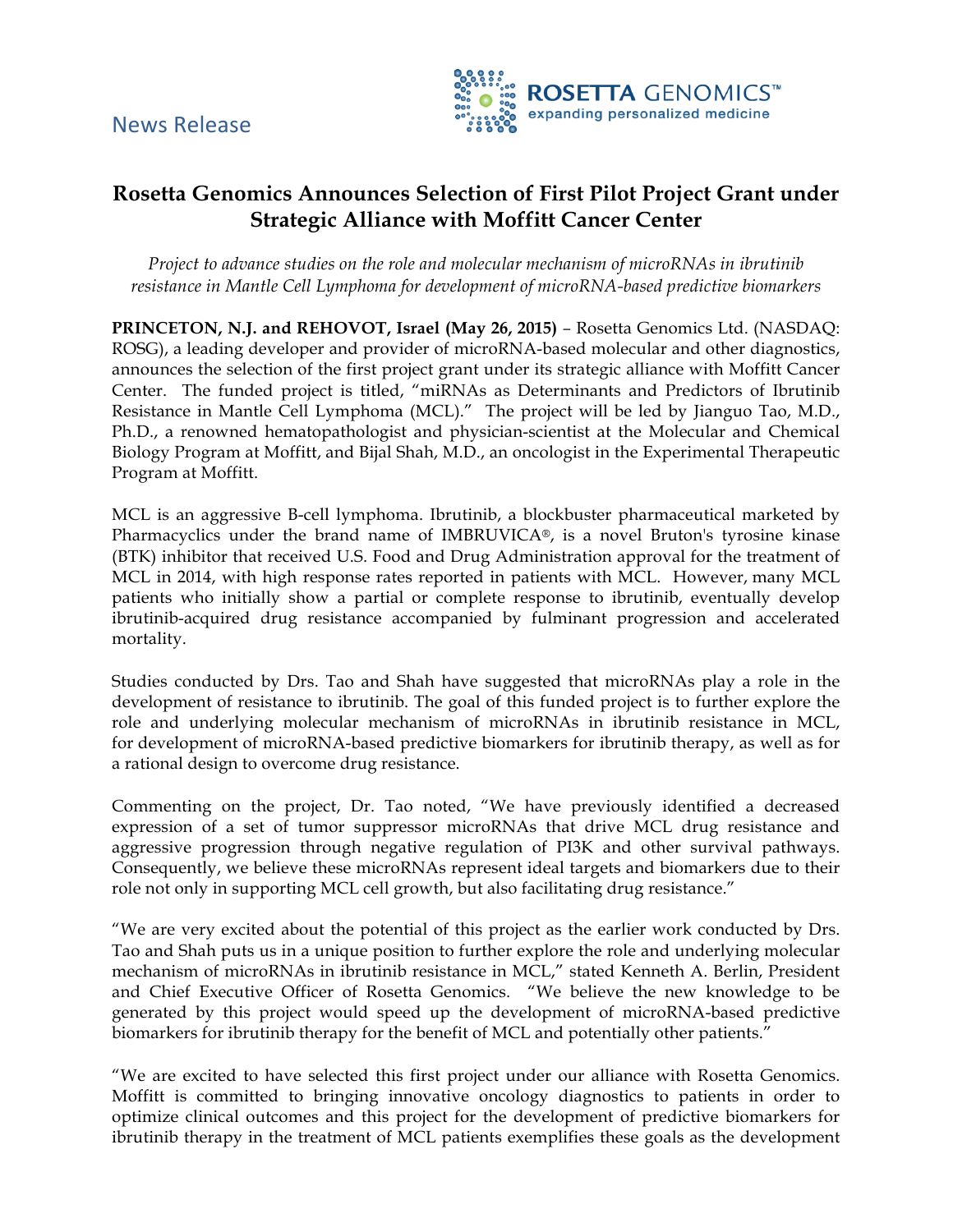of drug resistance in these patients is life-threatening," said Anthony Magliocco, M.D., chair of the Anatomical Pathology Program and executive director of the Morsani Molecular Diagnostics Laboratory at Moffitt.

# **About the Rosetta Genomics/Moffitt Cancer Center Strategic Alliance**

The three-year alliance brings together the resources and talents of Moffitt, a National Cancer Institute-designated Comprehensive Cancer Center, with those of Rosetta Genomics, an industry-leading developer of microRNA-based diagnostics, to stimulate new projects and collaborations for the development of diagnostics in areas of unmet medical need. Rosetta is providing funding for Moffitt investigator-initiated projects that align with Rosetta's strategic priorities and has the rights to license intellectual property that results from such projects on pre-negotiated terms.

# **About Moffitt Cancer Center**

Located in Tampa, Florida, Moffitt is one of only 41 National Cancer Institute-designated Comprehensive Cancer Centers, a distinction that recognizes Moffitt's excellence in research, its contributions to clinical trials, prevention and cancer control. Moffitt is the top-ranked cancer hospital in the Southeast and has been listed in U.S. News & World Report's "Best Hospitals" for cancer care since 1999. With more than 4,500 employees, Moffitt has an economic impact in the state of nearly \$1.6 billion. For more information, please visit MOFFITT.org.

# **About Rosetta Cancer Testing Services**

Rosetta Cancer Tests are a series of microRNA-based diagnostic testing services offered by Rosetta Genomics. The Rosetta Cancer Origin Test™ can accurately identify the primary tumor type in primary and metastatic cancer including cancer of unknown or uncertain primary (CUP). The Rosetta Lung Cancer Test<sup>™</sup> accurately identifies the four main subtypes of lung cancer using small amounts of tumor cells. The Rosetta Kidney Cancer Test™ accurately classifies the four most common kidney tumors: clear cell renal cell carcinoma (RCC), papillary RCC, chromophobe RCC and oncocytoma. Rosetta's assays are designed to provide objective diagnostic data. In the U.S. alone, Rosetta Genomics estimates that 200,000 patients a year may benefit from the Rosetta Cancer Origin Test™, 62,000 from the Rosetta Kidney Cancer Test™ and 222,000 patients from the Rosetta Lung Cancer Test™. The Company's assays are offered directly by Rosetta Genomics in the U.S., and through distributors around the world. In addition to its proprietary products, the Company markets the Rosetta Genomics PGxOne™ and EGFR and KRAS tests for Admera Health. With the recent acquisition of PersonalizeDx, the company now offers a broader menu of molecular and other assays for bladder, lung, prostate and breast cancer patients. For more information, please visit www.rosettagenomics.com. Parties interested in ordering any of these tests can contact Rosetta Genomics at (215) 382-9000 ext. 309.

### **About Rosetta Genomics**

Rosetta develops and commercializes a full range of microRNA-based molecular diagnostics. Founded in 2000, Rosetta's integrative research platform combining bioinformatics and state-ofthe-art laboratory processes has led to the discovery of hundreds of biologically validated novel human microRNAs. Building on its strong patent position and proprietary platform technologies, Rosetta is working on the application of these technologies in the development and commercialization of a full range of microRNA-based diagnostic tools. PersonalizeDx's core FISH, IHC and PCR-based testing capabilities and partnerships in oncology and urology provide additional content and platforms that complement the Rosetta offerings. Rosetta's and PersonalizeDx's cancer testing services are commercially available through the Philadelphia, PA- and Lake Forest, CA-based CAP-accredited, CLIA-certified labs, respectively.

### **Forward-Looking Statement Disclaimer**

Various statements in this release concerning Rosetta's future expectations, plans and prospects, including without limitation, statements relating to the cooperation between Rosetta Genomics